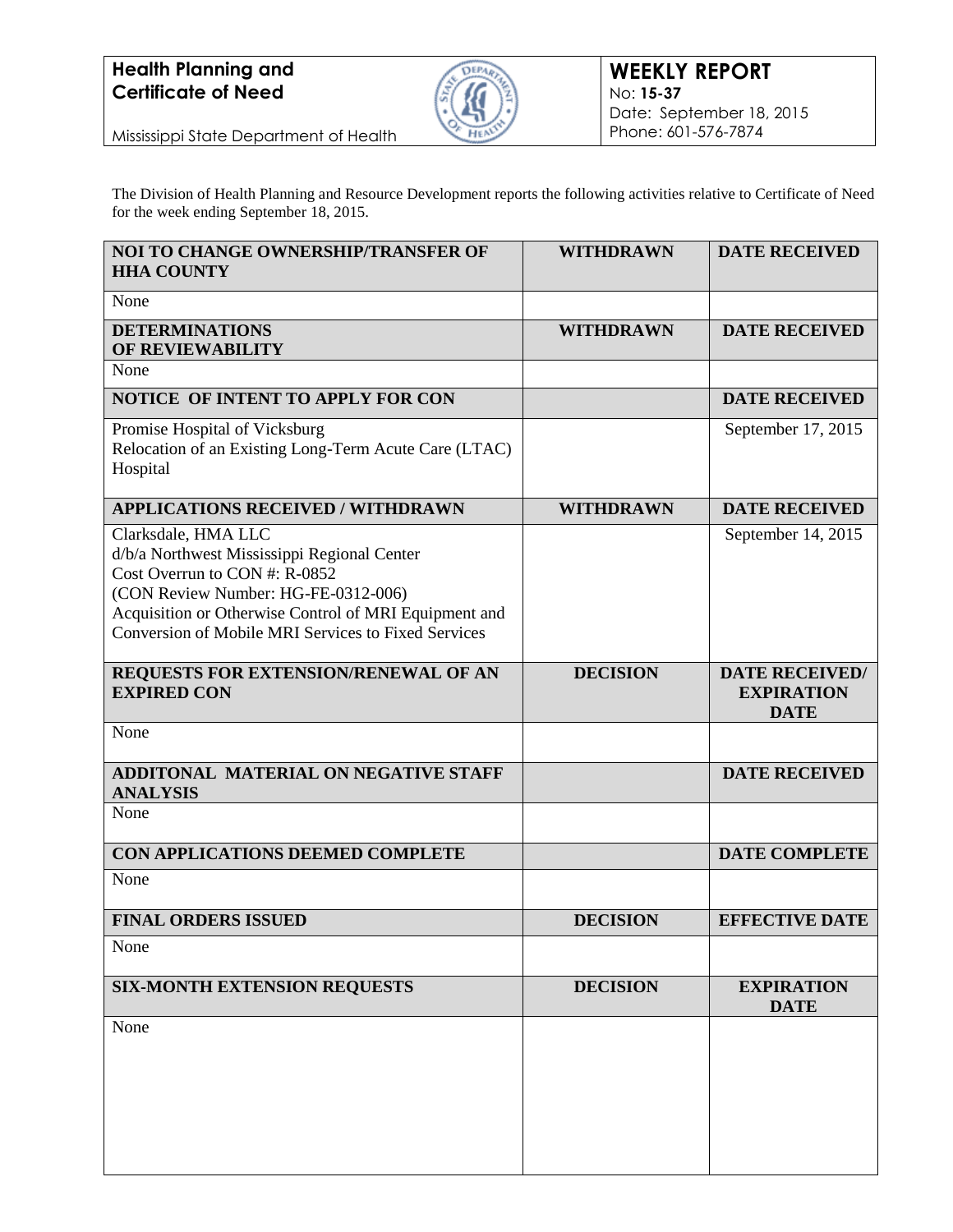

### **WEEKLY REPORT** No: **15-37** Date: September 18, 2015 Phone: 601-576-7874

Mississippi State Department of Health

| <b>HEARINGS DURING THE COURSE OF REVIEW</b>                                                                                                                                                                                                | <b>REQUESTED</b>   | <b>DATE</b><br><b>SCHEDULED</b> |
|--------------------------------------------------------------------------------------------------------------------------------------------------------------------------------------------------------------------------------------------|--------------------|---------------------------------|
| <b>CON Review Number: HG-RC-0515-008</b><br>St. Dominic - Jackson Memorial Hospital<br>Renovation and Expansion of Emergency Department<br>Capital Expenditure: \$40,071,029<br>Location: Jackson, Hinds County, Mississippi               |                    |                                 |
| Requestor: Jackson HMA LLC, d/b/a Merit Health<br>Central                                                                                                                                                                                  | August 27, 2015    | To be Scheduled                 |
| <b>CON Review Number: ASC-NIS-0614-008</b><br>Madison Physician Surgery Center<br>Establishment of a Multi-Specialty Ambulatory Surgery<br>Center<br>Capital Expenditure: \$1,869,414.00<br>Location: Madison, Madison County, Mississippi |                    |                                 |
| Requestor(s): Madison Physician Surgery Center                                                                                                                                                                                             | September 10, 2014 | To Be Scheduled                 |
| <b>CON Review: HG-RLS-1210-039</b><br>Patients' Choice Medical Center, Raleigh<br>Lease/Relocation of 10 Chemical Dependency Beds &<br>Offering of Adult Chemical Dependency Services<br>Capital Expenditure: \$58,400                     |                    |                                 |
| Requestor: Alliance Health Center, Meridian                                                                                                                                                                                                | March 16, 2011     | To Be Scheduled                 |
| CON Review: FSF-NIS-0610-025<br>Gumtree Imaging, LLC Tupelo<br>Acquisition/Establishment and Offering of MRI Services<br>Capital Expenditure: \$1,090,000                                                                                  |                    |                                 |
| Requestor: The Imaging Center at Gloster Creek Village                                                                                                                                                                                     | August 26, 2010    | To Be Scheduled                 |
| CON Review: ESRD-NIS-0908-031<br>Fresenius Medical Care-Calhoun City<br>Establish/Const of a 6-Station ESRD Facility in<br><b>Calhoun County</b><br>Capital Expenditure: \$462,471                                                         |                    |                                 |
| Requestor: Fresenius Medical Care                                                                                                                                                                                                          | March 9, 2010      | To Be Scheduled                 |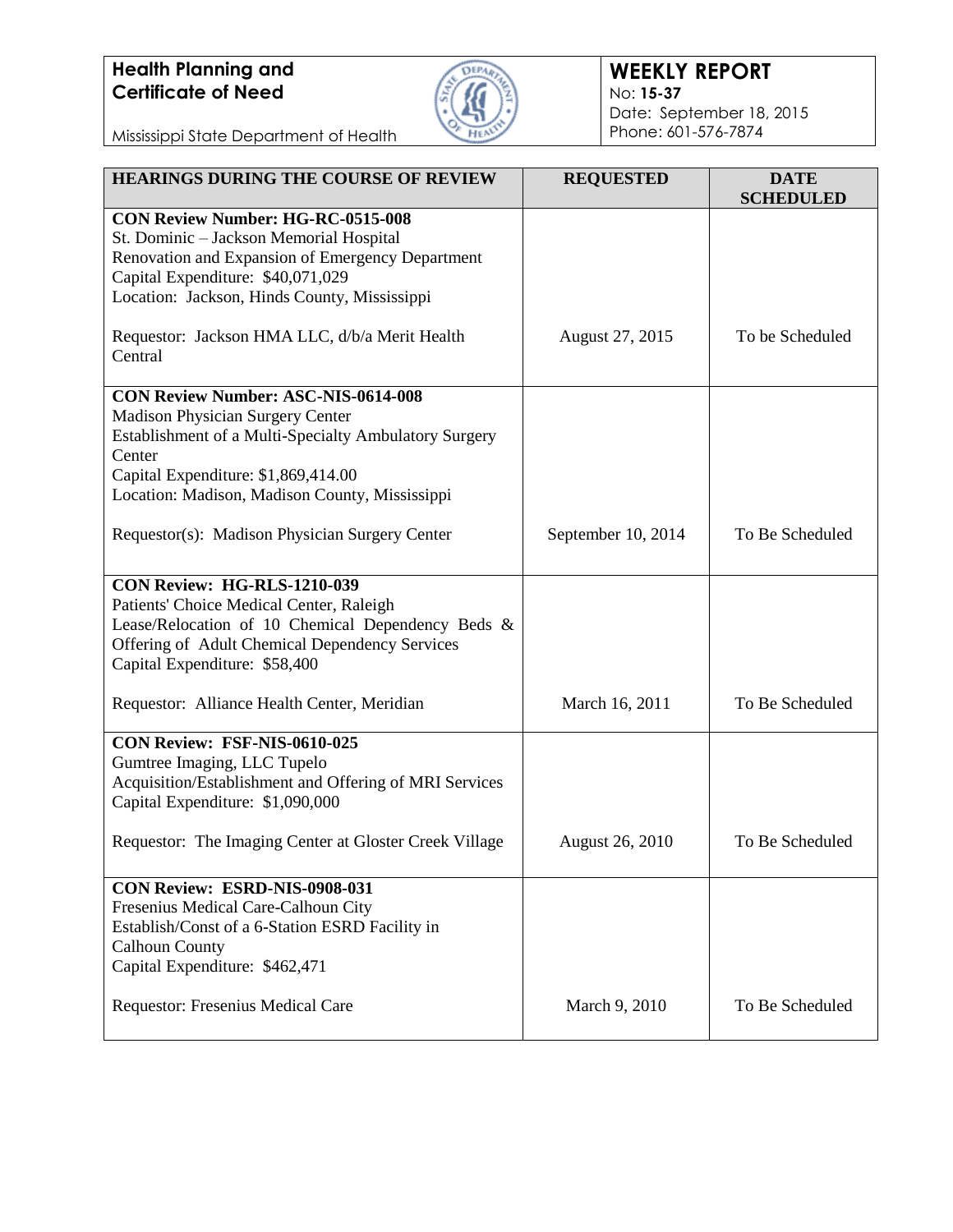

#### **WEEKLY REPORT** No: **15-37** Date: September 18, 2015 Phone: 601-576-7874

Mississippi State Department of Health

| CON Review: ESRD-NIS-0908:035                         |                  |                 |
|-------------------------------------------------------|------------------|-----------------|
| Fresenius Medical Care-Water Valley                   |                  |                 |
| Establish/Const. of a 6-Station ESRD facility in      |                  |                 |
| Yalobusha County                                      |                  |                 |
| Capital Expenditure: \$462,471                        |                  |                 |
| Requestor: Fresenius Medical Care                     | March 9, 2010    | To Be Scheduled |
| CON Review: FSF-NIS-0808-024                          |                  |                 |
| Advanced Medical Imaging of Greenville, LLC           |                  |                 |
| Provision of MRI Services in Washington County        |                  |                 |
| Capital Expenditure: \$0                              |                  |                 |
| Requestor: Delta Regional Medical Center              | December 3, 2008 | To Be Scheduled |
| <b>CON Review: FSF-NIS-0807-018</b>                   |                  |                 |
| Desoto Imaging and Diagnostics, LLC                   |                  |                 |
| <b>Establishment of Mobile PET Services</b>           |                  |                 |
| Capital Expenditure: \$0                              |                  |                 |
|                                                       |                  |                 |
| Requestor: Baptist Memorial Hospital - DeSoto         | December 3, 2007 | To Be Scheduled |
| CON Review: HG-NIS-1206-038                           |                  |                 |
| Laird Hospital, Inc.                                  |                  |                 |
| Offering of MRI Services at Rush Medical Clinic,      |                  |                 |
| Philadelphia                                          |                  |                 |
| Capital Expenditure: \$14,500                         |                  |                 |
| Requestors: Neshoba County General Hospital & InSight | May 2, 2007      | To Be Scheduled |
| <b>Health Corporation</b>                             |                  |                 |
| CON Review: FSF-NIS-1006-031                          |                  |                 |
| Starkville Orthopedic Clinic, Starkville              |                  |                 |
| Acquisition of MRI Equipment and Offering of Open     |                  |                 |
| <b>Orthopedic MRI Services</b>                        |                  |                 |
|                                                       |                  |                 |
|                                                       |                  |                 |
| Capital Expenditure: \$802,060                        |                  |                 |